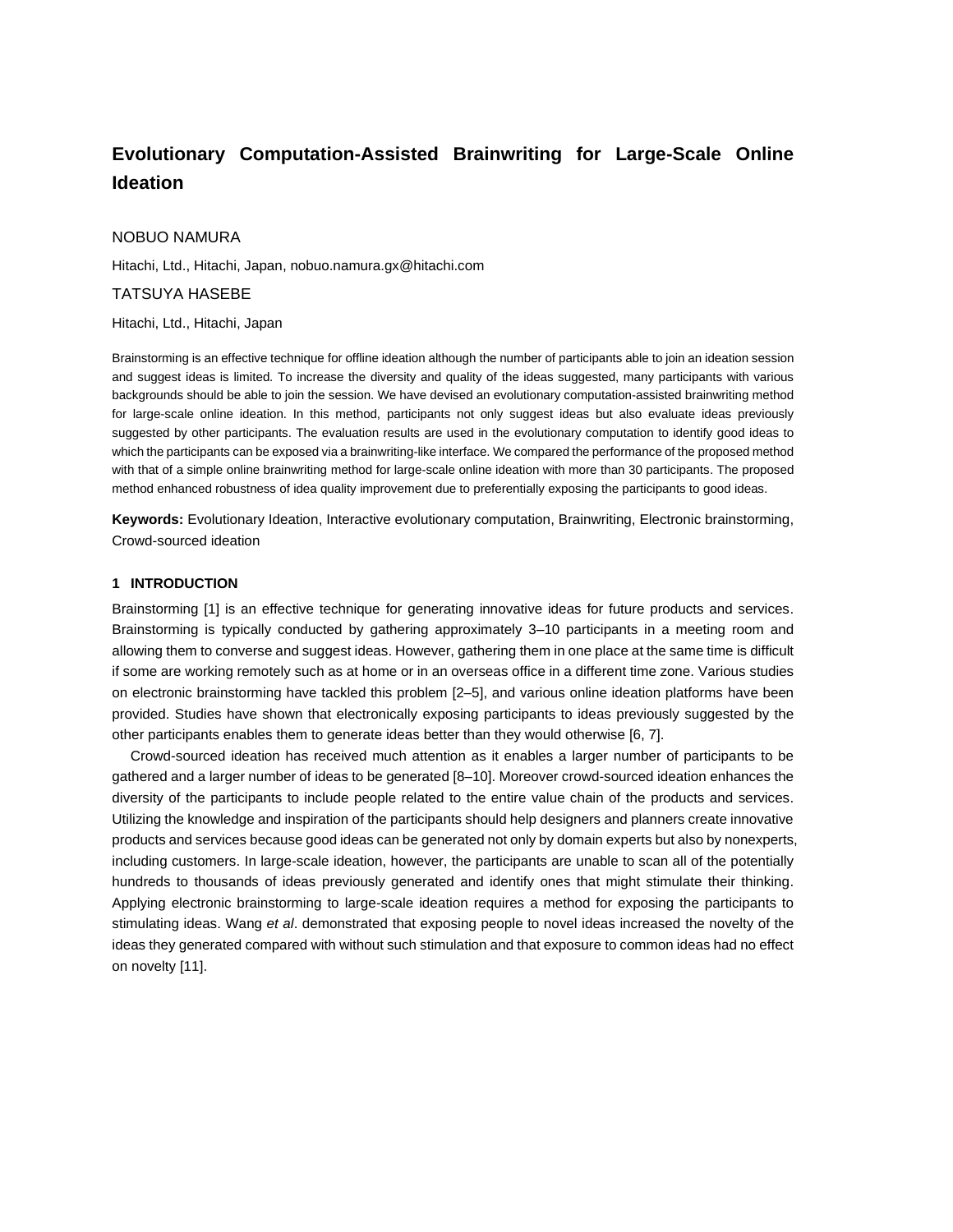Various methods have been proposed for providing suitable stimulation to participants in large-scale ideation. Chan *et al*. introduced expert facilitation into crowd-sourced brainstorming and showed that it increases quantity and creativity of the ideas suggested [12]. They evaluated the use of automatic sensemaking to extract essential information from numerous ideas and found that it can improve the quantity and diversity of ideas at the cost of mean quality [13]. Tanaka *et al*. compared two types of stimulation methods: exposing participants to two randomly selected ideas versus exposing them to one idea and a criticism of it [14]. Exposing them to two ideas resulted in the generation of ideas with higher mean novelty and practicality whereas exposing them to an idea and its criticism improved the novelty and practicality of the top five ideas. Sakamoto and Bao applied tournament selection, which is usually used in genetic algorithms to select the parents of the next generation, to crowd-sourced ideation [15]. They used three crowds: one crowd generated ideas, another crowd evaluated their quality, and the third crowd combined pairs of computer-selected ideas, which were selected through a tournament method, with a bias toward higher quality.

Brainwriting [16–19] is an effective technique for exposing participants to previously generated ideas to stimulate their thinking. Each participant writes three ideas on a worksheet and passes it to the next participant. That participant reads the ideas on the worksheet to stimulate his or her thinking and then writes three more ideas on the worksheet. Brainwriting is analogous to online ideation as there is no group discussion during the ideation process [20]. Application of online brainwriting to large-scale ideation requires a method for exposing the participants to stimulating ideas.

We have devised an evolutionary computation-assisted brainwriting (ECBW) method for doing this. It combines brainwriting and evolutionary computation represented by the genetic algorithm. The ECBW method is practical for large-scale ideation among people in remote locations and different time zones. The participants are exposed to potentially stimulating ideas selected by interactive evolutionary computation (IEC) within the brainwriting framework. IEC is a typical evolutionary computation method in which an objective function is evaluated by people rather than by computer [21]. The participants not only suggest ideas after being stimulated by exposure to the ideas suggested by the other participants but also evaluate those ideas. The stimulating ideas are selected on the basis of the evaluation scores. Iteration of this process increases idea quality stepby-step. In this study, we compared the performance of the ECBW method with that of a simple online brainwriting (OBW) method by applying them to a large-scale online ideation with more than 30 participants. This comparison showed effects of evolutionary computation on variation in idea quality along with ideation progress. The relationship between ideas suggested by participants and ones to which they were exposed was investigated from quality point of view to reveal process in which good ideas were generated.

# **2 EVOLUTIONARY COMPUTATION-ASSISTED BRAINWRITING**

A function for evaluating ideas is provided in the ECBW interface to enable IEC to select ideas on the basis of their evaluation scores. This section describes the interface, the idea database, and the ECBW algorithm as well as the algorithm of the OBW used for comparison.

# **2.1 Interface**

As shown in Fig. 1, the ECBW interface consists of three main components in addition to the topic for ideation and the usage instructions.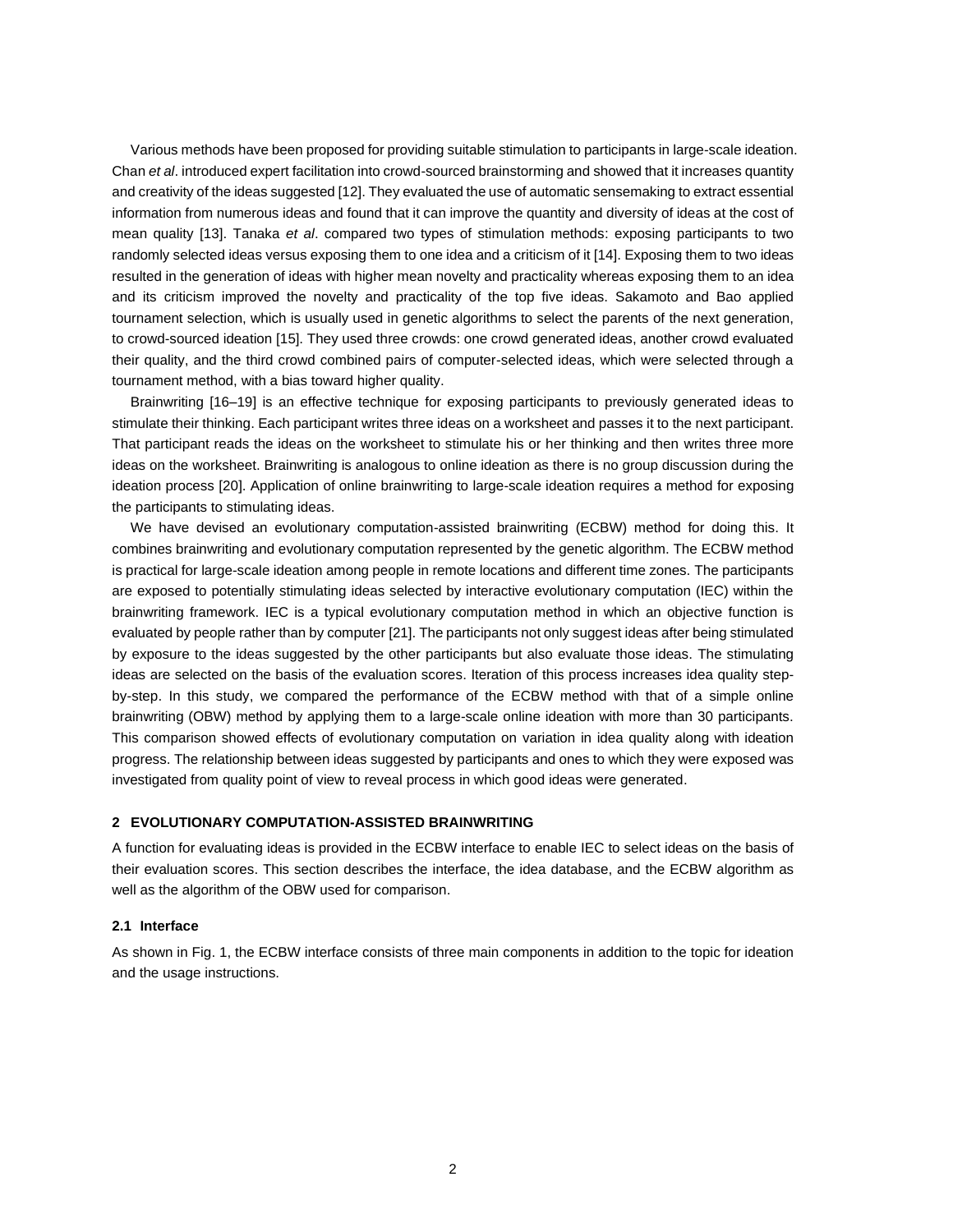- a. Stimulating idea cells:  $3 \times 3$  gray boxes
- b. Vote buttons:  $3 \times 3$  check boxes below stimulating idea cells for evaluating ideas
- c. Participant idea cells: red-bordered boxes for participants to enter their own ideas



Figure 1: Interface for ECBW: (a) stimulating idea cells, (b) vote buttons, (c) participant idea cells.

Basically, the ECBW algorithm selects  $3 \times 3$  ideas to be shown in the stimulating idea cells from the previously suggested ideas on the basis of their scores (the total number of votes received). The participants indicate the ideas they like by using the vote buttons. They then suggest three new ideas on the basis of the three stimulating ideas in each column of cells as well as the brainwriting. Since no ideas have been suggested when ideation begins, the initial participants simply suggest three ideas without any stimulation. Hereafter, these ideas are called "initial ideas."

The ECBW method regards the ideas in each column of cells as a family of ideas. The idea in the participant idea cell is defined as an offspring of the parental idea above it. Ideas belonging to the same family are the posterity of the same initial idea and have the same features inherited from the initial idea. The ECBW method considers  $N_f$  families to maintain idea diversity although the interface exposes each participant to only three families selected by the ECBW algorithm.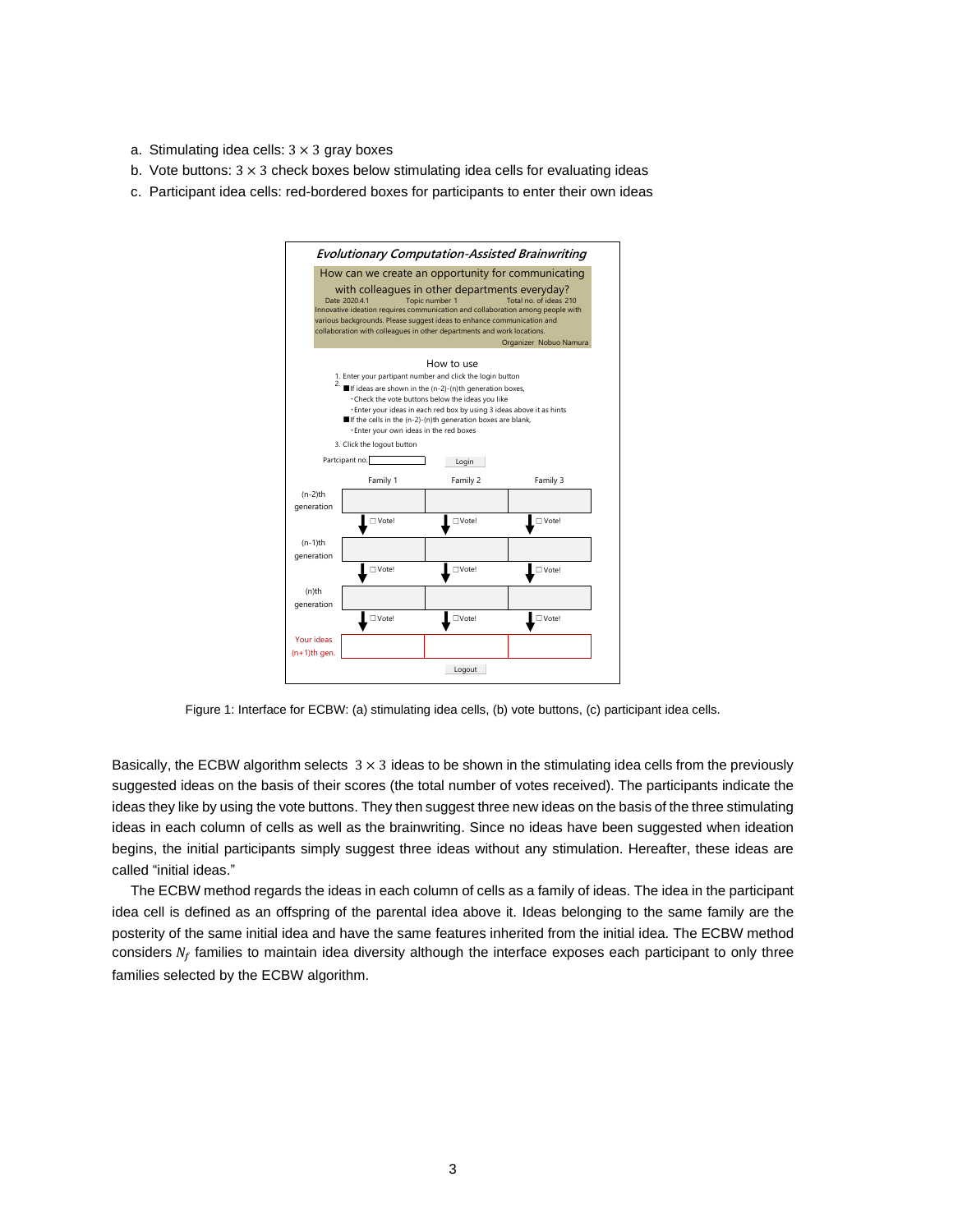# **2.2 Database**

A database is used to store the ideas to be selected and presented to the participants by the ECBW algorithm, along with their score and family information. Table 1 summarizes the indices of the database and shows example entries. Each idea is stored with its identification (ID), number of presentations, score, participant number, family number, generation number, parent ID, and offspring ID. The ID numbers are assigned in order of idea suggestion. The number of presentations and score represent how many times the idea has been presented and the number of votes it has received. The participant number is the identification number of the participant who suggested the idea. The family number is copied from parent to offspring, so all ideas belonging to the same family have the same family number. Each initial idea is assigned to a unique family, and the family number is the same as the idea ID (*i.e.*, Idea 1 is assigned to Family 1, Idea 2 is assigned to Family 2, and so on). The generation number of an offspring equals that of its parent plus one while the generation numbers of the initial ideas are 1. The parent and offspring IDs are used to compute the total number of presentations and the score for each family. The parent ID of the initial ideas is zero, and ideas may have multiple offspring IDs.

Table 1: Indices and examples of database entries for ECBW.

| ID                   | $\cdots$ | 148     | 149            | 150 |  |
|----------------------|----------|---------|----------------|-----|--|
| Idea                 |          | "hoge1" | "hoge2""hoge3" |     |  |
| No. of presentations |          | 5       | 2              | 2   |  |
| Score                |          | 5       | 2              | 1   |  |
| Participant no.      |          | 23      | 23             | 23  |  |
| Family no.           |          | 9       | 3              | 5   |  |
| Generation no.       |          |         | 12             | 13  |  |
| Parent ID            |          | 131     | 133            | 111 |  |
| Offspring ID         |          | 151     | 159            | 153 |  |

# **2.3 Algorithm**

The ECBW algorithm is based on the hypothesis that "even better ideas can be obtained if people are exposed to better stimulating ideas," which is the basis of conventional evolutionary computation. The steps in the ECBW algorithm (Fig. 2) are similar to those in evolutionary computation. First, a participant logs in by entering his or her number into the interface and clicks the login button. This number is used for selecting ideas to be presented. Next, the number of previously suggested ideas n and number of families  $N_f$  are compared. If  $n < N_f$ , initial idea generation is conducted, and the participant is asked to suggest three initial ideas without any stimulation. If  $n \ge N_f$ ,  $3 \times 3$  stimulating ideas are selected (three families, with three ideas each) and presented to the participant. First, three families are selected on the basis of their familial score rates (FSRs), which are computed from the total number of idea presentations and the total score for each family. Three ideas are then selected from the ones belonging to each selected family on the basis of their individual score rates (ISRs), which are computed from the number of their presentations and their score. The ideas are then presented to the participant, and the participant is asked to evaluate them by checking the vote buttons below the ideas he/she likes. The number of vote buttons the participant checks is not limited and can range from 0 to 9. The participant then suggests ideas by entering them in the participant idea cells for reproduction (recombination) of ideas and clicks the logout button, which updates the database. Finally, the difference between the updated  $n$  and the number of ideas the organizer needs  $N$  is compared with the termination condition. The familial and individual selection method and reproduction concept are described next.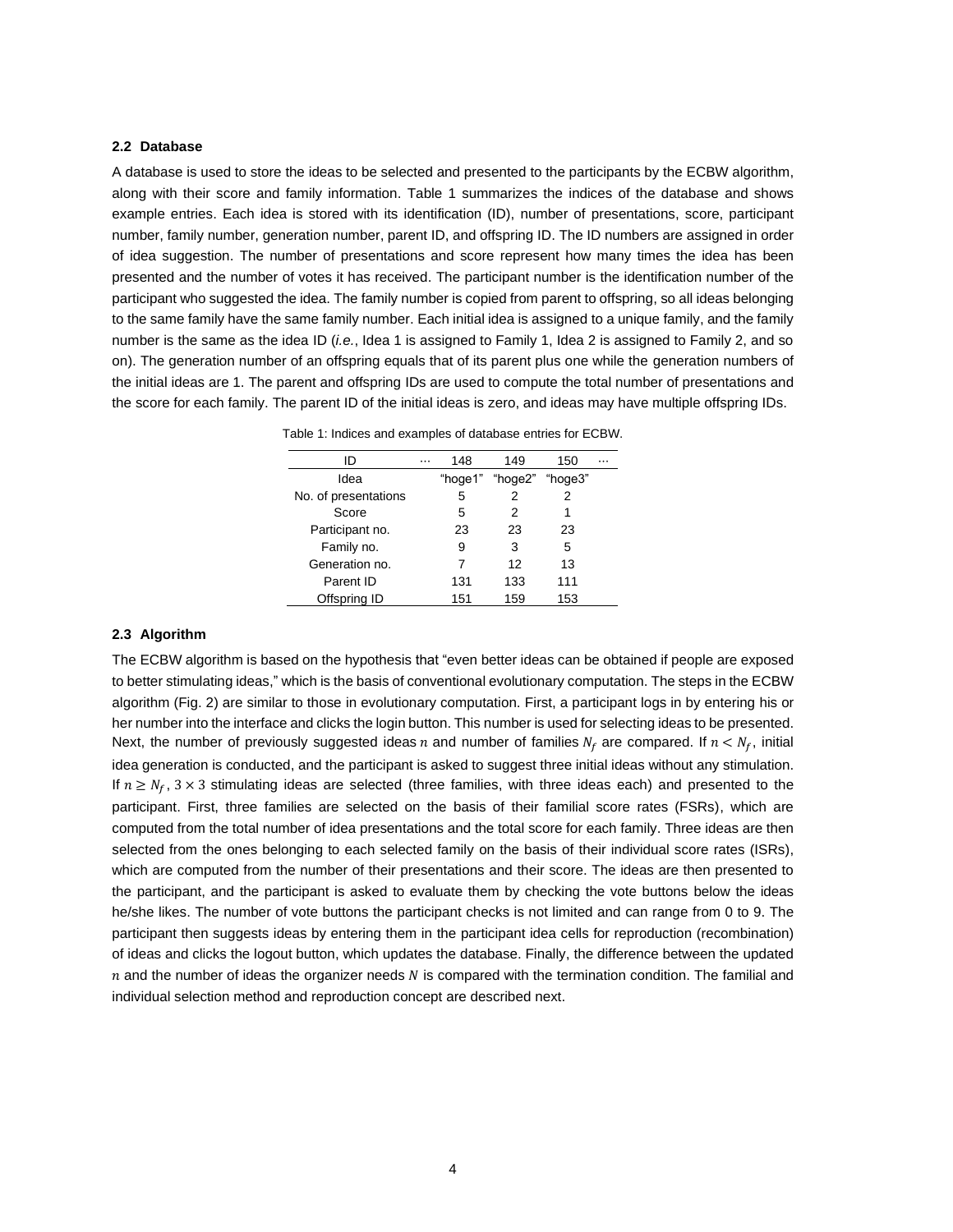

Figure 2: Steps in ECBW algorithm.

#### *2.3.1 Familial and individual selection*

The families and ideas to be presented are probabilistically selected using the FSRs and ISRs. The FSR of the  $i$ -th family is defined as

$$
FSR_i = \frac{\sum_{j=1}^{J_i} S_{i,j}}{\sum_{j=1}^{J_i} E_{i,j}},
$$
 (1)

where  $E_{i,j}$  and  $S_{i,j}$   $(i = 1, 2, \cdots, N_f, j = 1, 2, \cdots, J_i)$  are the number of presentations and score for the j-th idea in the  $i$ -th family, respectively.  $J_i$  is the number of previously suggested ideas in the  $i$ -th family.  $FSR_i$  is the ratio of the total score to the total number of presentations in the  $i$ -th family and corresponds to the probability that ideas belonging to the i-th family receive votes. In the same manner, the ISR of the j-th individual in the i-th family is defined as

$$
ISR_{i,j} = \frac{S_{i,j}}{E_{i,j}}.\tag{2}
$$

 $ISR_{i,j}$  corresponds to the probability that participants vote for the idea.

However,  $FSR_i$  and  $ISR_{i,j}$  are not reliable criteria for selection when  $\sum_{j=1}^{J_i}E_{i,j}$  and  $E_{i,j}$  are small, which means that  $FSR_i$  and  $ISR_{i,j}$  depend on the preferences of a small number of participants. In this study, we assumed that  $FSR_i$  and  $ISR_{i,j}$  computed from less than three presentations were not reliable. Thus,  $FSR_i$  and  $ISR_{i,j}$  are modified using a correction function,  $f(x)$ :

$$
FSR'_{i} = \begin{cases} c & \text{if } E_{i,1} = 0\\ \frac{f(\sum_{j=1}^{j_{i}} S_{i,j})}{f(\sum_{j=1}^{j_{i}} E_{i,j})} & \text{otherwise} \end{cases}
$$
 (3)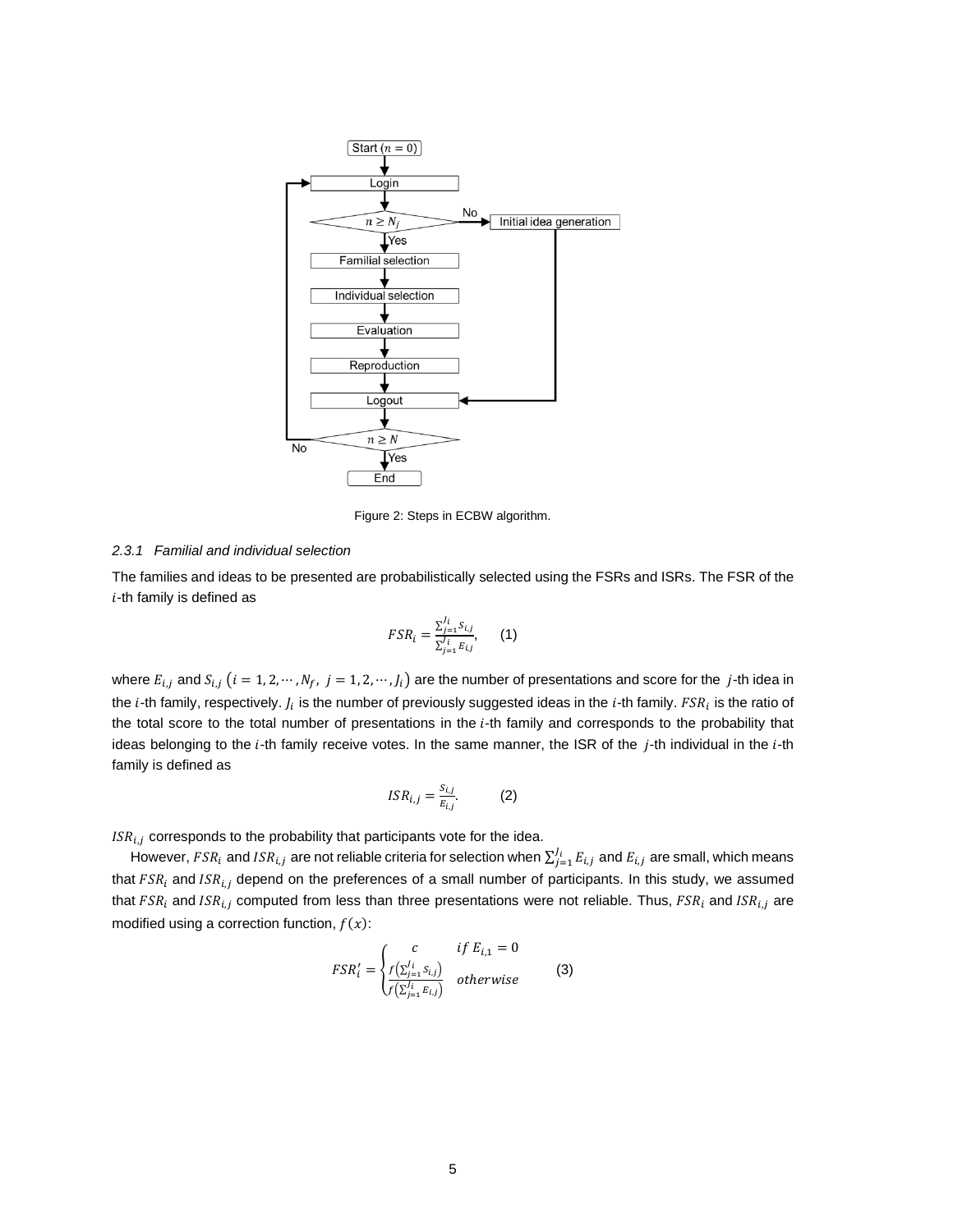$$
ISR'_{i,j} = \begin{cases} c & \text{if } E_{i,j} = 0\\ 0 & \text{if } E_{i,j} > 1 \text{ and } ISR_{i,j} < 0.5\\ \frac{f(S_{i,j})}{f(E_{i,j})} & \text{otherwise} \end{cases} \tag{4}
$$
\n
$$
f(x) = \begin{cases} \sin\left[\frac{\pi}{2}\left(\frac{x}{a} - 1\right)\right] + b & \text{if } x < a\\ \frac{\pi}{2}\left(\frac{x}{a} - 1\right) + b & \text{otherwise} \end{cases} \tag{5}
$$

where  $FSR'_i$  and  $ISR'_{i,j}$  are the modified  $FSR_i$  and  $ISR_{i,j}$ , respectively. The  $a, b$ , and  $c$  are parameters used to determine the strength of the correction:  $a = 3$ ,  $b = 1.5$ , and  $c = 2$ .  $E_{i,1}$  corresponds to the initial idea in the *i*th family.  $FSR'_i$  and  $ISR'_{i,j}$  of the families and ideas poorly presented increase from original  $FSR_i$  and  $ISR_{i,j}$ values. Thus, these families and ideas are preferentially selected and presented to improve the reliability of their  $FSR_i$  and  $ISR_{i,j}$ . By contrast, the second condition in Eq. (4) makes the probability of selecting ideas that are not preferred by participants zero. This condition enables the ECBW method to eliminate nonpreferable ideas at an early stage of ideation and to increase the presentation of preferable ideas and thereby improve the reliability of their ISR<sub>i.J</sub>. Additionally, the ISR<sub>i.J</sub> of an idea suggested by the current participant is replaced by zero so that the current participant is not exposed to his or her previously suggested ideas. The participant number is used for this.

The probability of selecting the *i*-th family  $P_i$  is based on the proportion of its  $FSR_i$  to the total  $FSR_i$  of all families:

$$
P_i = \frac{FSR_i'}{\sum_{i=1}^{N_f} FSR_i'}.
$$
 (6)

In the same manner, the conditional probability that the *j*-th idea is selected given that the *i*-th family is selected is defined as

$$
P_{j|i} = \frac{ISR'_{i,j}}{\sum_{j=1}^{J_i} ISR'_{i,j}}.
$$
 (7)

Three different families are iteratively selected with Eq. (6). After one family has been selected, the  $FSR_i$  of that family is replaced by zero before the next family is selected and remains zero until the current participant logs out. The same procedure is applied to individual selection. The selected ideas in each family are displayed in the interface in order of their generation; older ideas, which have smaller generation numbers, are shown in the upper stimulating idea cells.

#### *2.3.2 Reproduction*

In the ECBW algorithm, human creativity is used to reproduce (recombine) ideas. That is, the reproduction is done by the participants. In conventional IEC, the participants only evaluate ideas, and the reproduction is done automatically by a computational algorithm with genetic operators (crossover and mutation). The crossover operator generates new offspring by combining features of multiple ideas while the mutation operator modifies an idea by randomly changing parts of it. The human-based reproduction in the ECBW algorithm is a combination of the crossover and mutation operators because the participants generate ideas on the basis of stimulating ideas (crossover) and adding their own thoughts (mutation). Ideas can be automatically generated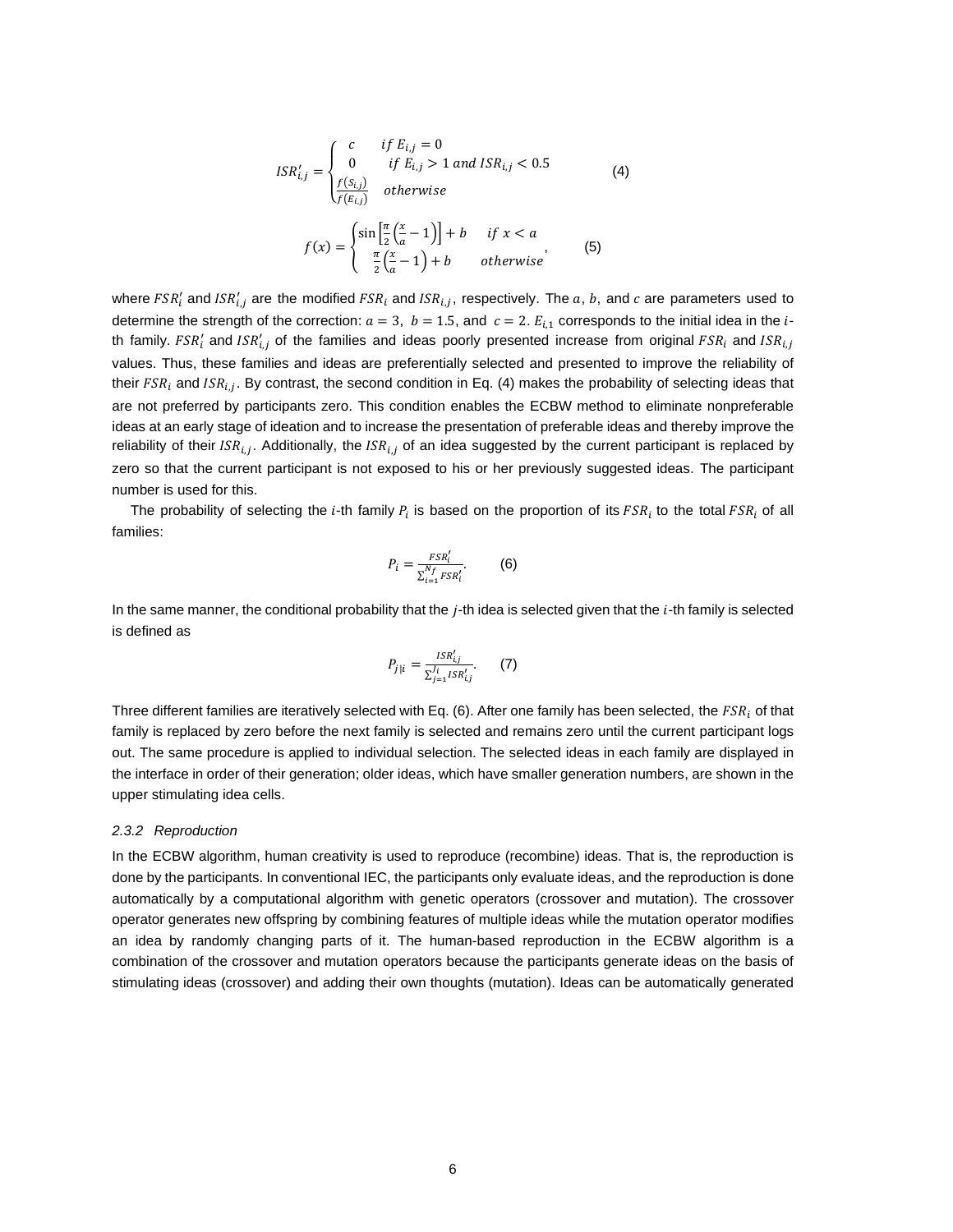by combining words with natural language processing [22] although their quality may not be as good as those that humans generate. Such automatic idea generation requires numerous evaluations by participants to improve the quality of the ideas. This workload can be heavy and unenjoyable for the participants because they simply evaluate ideas without creative process. This is not desirable for a practical ideation system. We use human-based reproduction for enjoyable and efficient ideation since human inspiration is essential for idea generation.

# **2.4 Online brainwriting**

The steps in the OBW method are almost the same as those shown in Fig. 2 except for the familial and individual selection. The familial and individual selection in the OBW method does not need the results of the participants' evaluation although the participants are asked to evaluate the ideas through the same interface used for the ECBW method (Fig. 1). The OBW method randomly selects three families, and then the latest three ideas in each selected family are presented to the participant. Hence, almost all previously suggested ideas except for the latest three generations are presented only three times whereas the number of presentations differs from one idea to another in the ECBW method due to its probabilistic selection.

# **3 EXPERIMENTAL SETUP**

We compared the  $ISR_{i,j}$  and  $FSR_i$  of ideas obtained using the ECBW and OBW methods to investigate the effects of evolutionary computation on idea generation. The topic for ideation was the same for both methods: "How can we create an opportunity for communicating with colleagues in other departments everyday?" Each method produced 210 ideas ( $N = 210$ ) including the initial ideas, which were common in both methods, for 12 families ( $N_f = 12$ ). Participants were recruited from the authors' institution and were tasked to use one of the methods on the basis of their institutional ID number: odd or even. Thirty-seven used the ECBW method, and 31 used the OBW method.

The metric for idea quality was  $\mathit{ISR}_{i,j}.$  Only ideas with  $E_{i,j} > 1$  were used for comparison based on  $\mathit{ISR}_{i,j}$  due to their reliability although  $FSR_i$  was computed from all ideas including ones with  $E_{i,j} \leq 1$ . In the comparison, the ECBW method stored many ideas with  $E_{i,j} = 2$  and  $S_{i,j} = 0$  when ideation was completed. This is because these ideas were eliminated from individual selection in the ECBW method and thus had no opportunity for a third presentation. We refer to them as "eliminated ideas."

## **4 RESULTS AND DISCUSSION**

## **4.1 Effects of differences in participants and algorithms**

The characteristics of ideas produced by the ECBW and OBW methods are shown in Table 2. The difference in the number of participants was negligible because there were no significant differences between the methods (Chi-squared test,  $p = .843$ ) in the proportions of total score to total presentations for all ideas, the "total score rate." The total number of presentations with the ECBW method was lower due to eliminating ideas although the number of ideas produced was the same.

The ECBW method had a significantly lower mean  $ISR_{i,j}$  by the Wilcoxon rank sum test ( $p < .05$ ). However, this does not mean that the ECBW method is inferior. It simply reflects the difference in evaluation algorithms. Some ideas were presented more than three times ( $E_{i,j} > 3$ ) with the ECBW method although their  $ISR_{i,j}$  could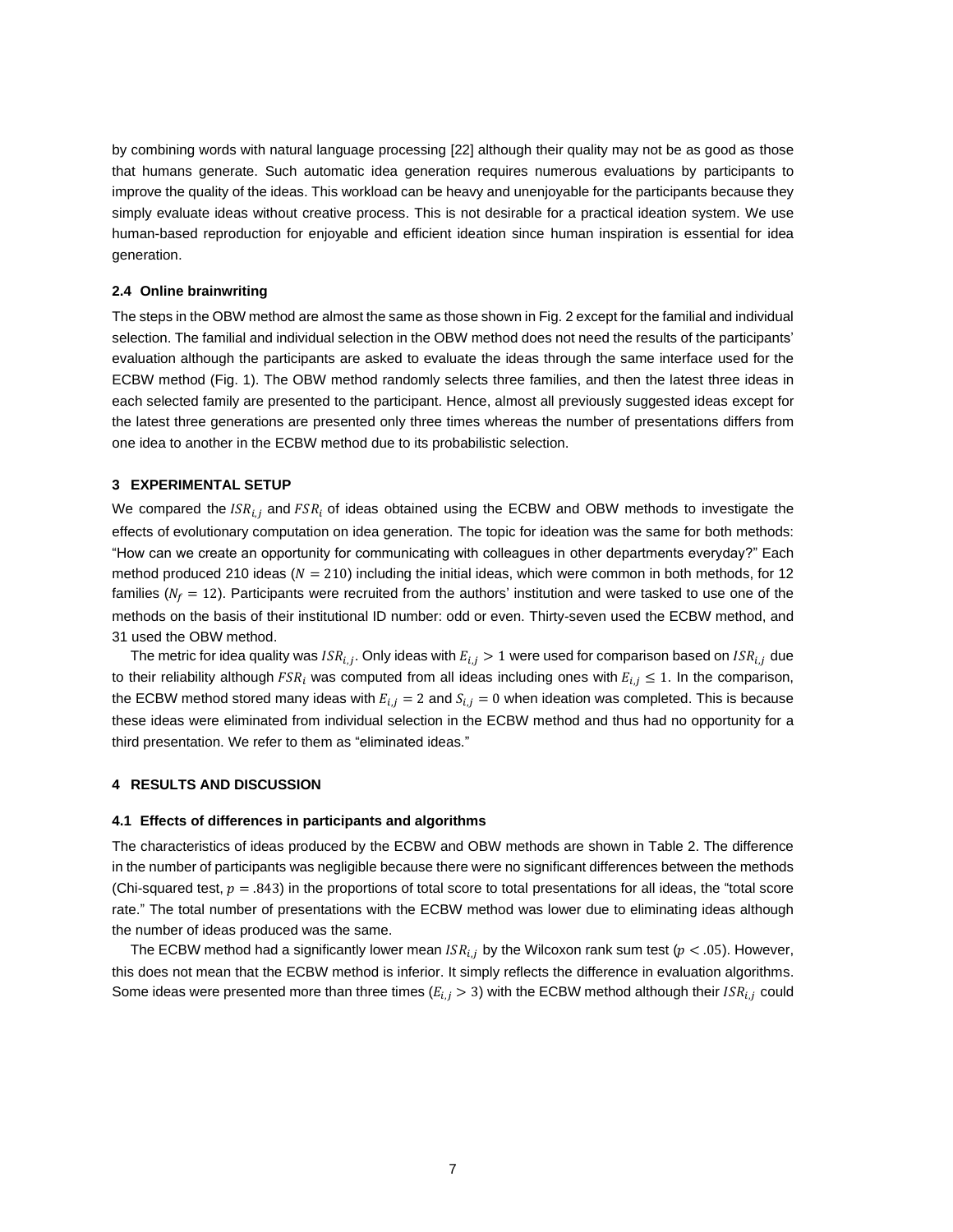not be higher than 1. When the number of ideas, total score, and total number of presentations were comparable, the mean  $\it{ISR}_{i,j}$  for the ECBW method, for which some ideas obtained scores larger than 3 ( $\it{S}_{i,j}>3$ ), should be lower than that for the OBW method, for which the scores of all ideas were not larger than 3 ( $S_{i,j} \leq 3$ ).

The idea elimination also reduced the mean  $ISR_{i,j}$  in the ECBW method. Figure 3 shows normalized histograms of the  $\mathit{ISR}_{i,j}$  for the ECBW and OBW methods. They were generated using four classes as most of the ideas generated with the OBW method had an  $ISR_{i,j}$  corresponding to four values: 0/3, 1/3, 2/3, and 3/3. The ideas exactly on the classification boundaries (0.25, 0.5, and 0.75) were counted on both sides of the boundary as 0.5 ideas. Such ideas were frequently obtained in the ECBW method. The histograms show that poor ideas ( $ISR_{i,j} \leq 0.25$ ), including the eliminated ideas, accounted for a large proportion of the ideas generated with the ECBW method. The number of poor ideas was higher with the ECBW method since the eliminated ideas had no opportunity for a third presentation. A third presentation would enable a certain portion of the eliminated ideas to be moved to the next higher class (0.25  $\leq$  ISR<sub>ij</sub>  $\leq$  0.5). On the other hand, the number of good ideas ( $ISR_{i,j} \geq 0.75$ ) with the ECBW method was also higher than with the OBW although ideas with  $E_{i,j} = 2$  and  $S_{i,j} = 2$  were included.

Table 2: Characteristics of ideas produced by ECBW and OBW methods.



Figure 3: Normalized histograms of individual score rates with ECBW and OBW methods.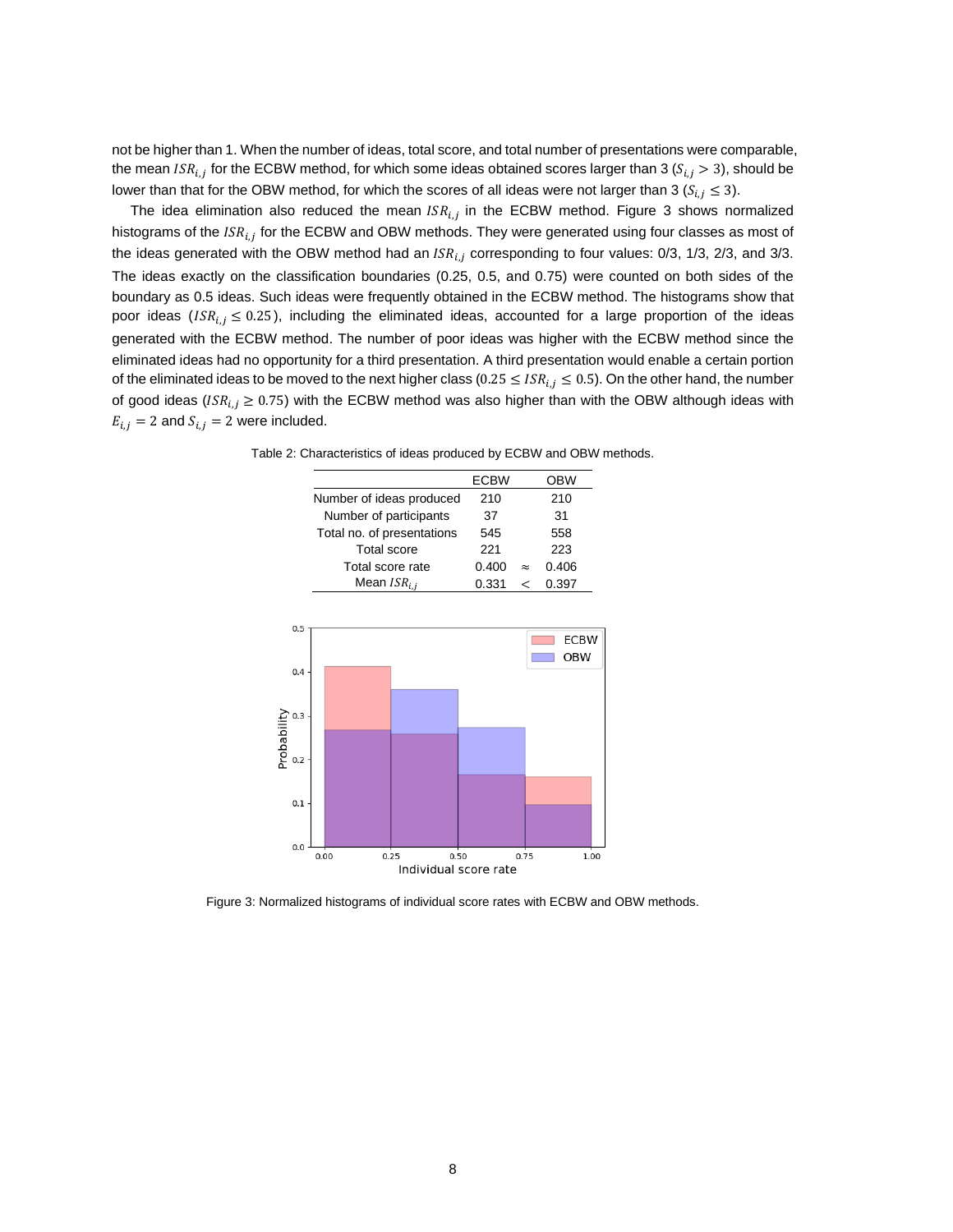#### **4.2 Quality improvement in ideas along with ideation progress**

According to the hypothesis on which the ECBW is based, the quality of ideas (represented by  $\textit{ISR}_{i,j}$ ) should increase as ideation progresses. To investigate this, we plotted the mean  $\mathit{ISR}_{i,j}$  for every 24 ideas (8 participants) sorted by ID (Fig. 4). The ideas with ID > 168 were ignored because most of them had  $E_{i,i}$  < 2 with the ECBW method. The horizontal axis in Fig. 4 corresponds to the progression of time. Direct comparison between the methods in the figure is worthless due to the reasons described in subsection 4.1 although the OBW method generally achieved a higher mean  $\textit{ISR}_{i,j}$ . Thus, we focus on the variation in the mean  $\textit{ISR}_{i,j}$ .

The quality of ideas improved with time until around ID 144 for both methods. Their mean  $\textit{ISR}_{i,j}$  roughly increased up to this point even though no significant difference was found. However, the mean  $\textit{ISR}_{i,j}$  for the OBW method dropped significantly, from 0.5 to 0.3, after this point ( $p < .05$ ). This drop was attributed to successive suggestions of poor ideas, which disrupted the essential concepts inherited from the good ideas. Once three poor ideas are proposed for three successive generations in the same family, the OBW method is unable to present previous good ideas in that family. This is because the OBW method simply presents the three latest ideas. In contrast, the ECBW method can robustly improve the quality of ideas by preferentially presenting good ideas regardless of their generation.



Figure 4: Mean values of individual score rates for every 24 ideas in ECBW an OBW methods.

#### **4.3 Relationship between parent and offspring ideas**

The relationship between parent and offspring ideas was investigated from the point of view of quality. Figures 5 and 6 show simultaneous probability distributions and transition probability matrices of *ISR<sub>ij</sub>* for the ideas in a parent-offspring relationship, respectively. In both figures, the  $ISR_{i,i}$  of the parents and offspring are divided into four classes in the same manner as Fig. 3. Each component in the transition probability matrices indicates the conditional probability of the offspring's  $ISR_{i,j}$  given the parent's  $ISR_{i,j}$ . First, the results with the OBW method are explained to confirm that the basic strategy of ideation follows the hypothesis on which the ECBW method is based. Subsequently, the results with the ECBW method are compared with these of the OBW method to identify its feature.

The OBW method gradually improved idea quality in accordance with the hypothesis. The red-dashed boxes in Figs. 5(b) and 6(b) correspond to the probabilities that the offspring has a one-class higher  $ISR_{i,j}$  than the parent. These components had the highest values in each column when the  $ISR_{i,j}$  of the offspring was higher than 0.5. The mean  $ISR_{i,j}$  of the offspring of a parent with  $ISR_{i,j} \ge 0.75$  was significantly higher than that of a parent with  $ISR_{i,j} \leq 0.25$  ( $p < .05$ ). Moreover, parents with  $ISR_{i,j} \geq 0.5$  more frequently had offspring with  $ISR_{i,j} \geq 0.75$  than parents with  $ISR_{i,j} \leq 0.5$ , as shown by the red-solid boxes in Fig. 6(b). These results support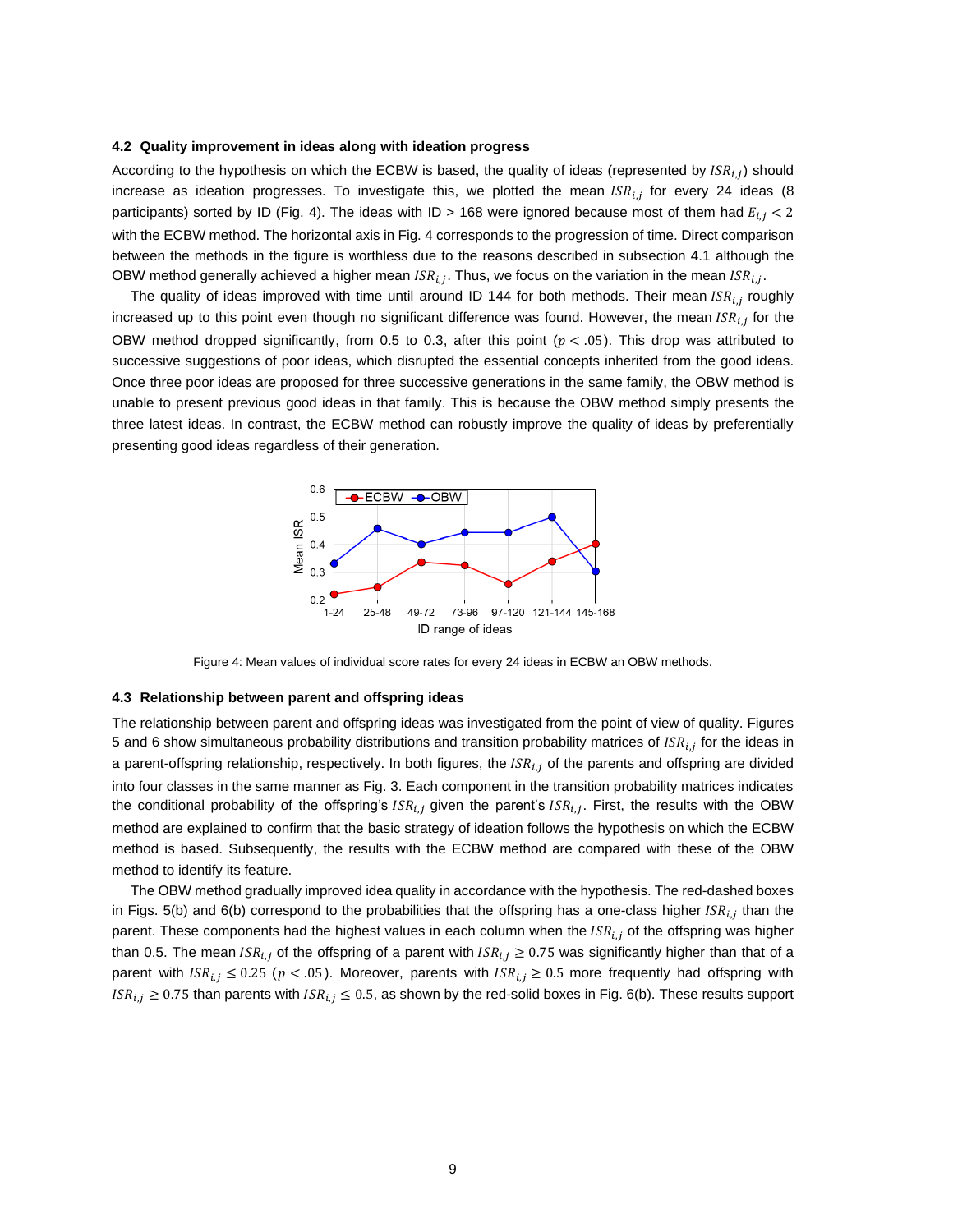

 Figure 5: Simultaneous probability distributions of individual score rates for ideas in parent-offspring relationship: (a) ECBW; (b) OBW.



 Figure 6: Transition probability matrices of individual score rates for ideas in parent-offspring relationship: (a) ECBW; (b) OBW.

the hypothesis and suggest that good ideas ( $ISR_{i,j} \geq 0.75$ ) are generated by improving the quality in a step-bystep manner, which is an advantage of the OBW method.

On the other hand, the ECBW method obtained good offspring ( $ISR_{i,j} \geq 0.75$ ) mainly from poor parents, as shown by the red-dashed boxes in Fig. 5(a). This was due to the higher transition probabilities highlighted by the red-solid boxes in Fig. 6(a), which shows that the probabilities of obtaining good offspring were comparable regardless of the parent's *ISR<sub>i.j</sub>*. The difference between the IE and OBW methods in the transition probability matrices was due to the ideas used to stimulate the participants. The ECBW method tends to show better ideas in the upper cells because the selected ideas are sorted by generation, so later ideas with their smaller number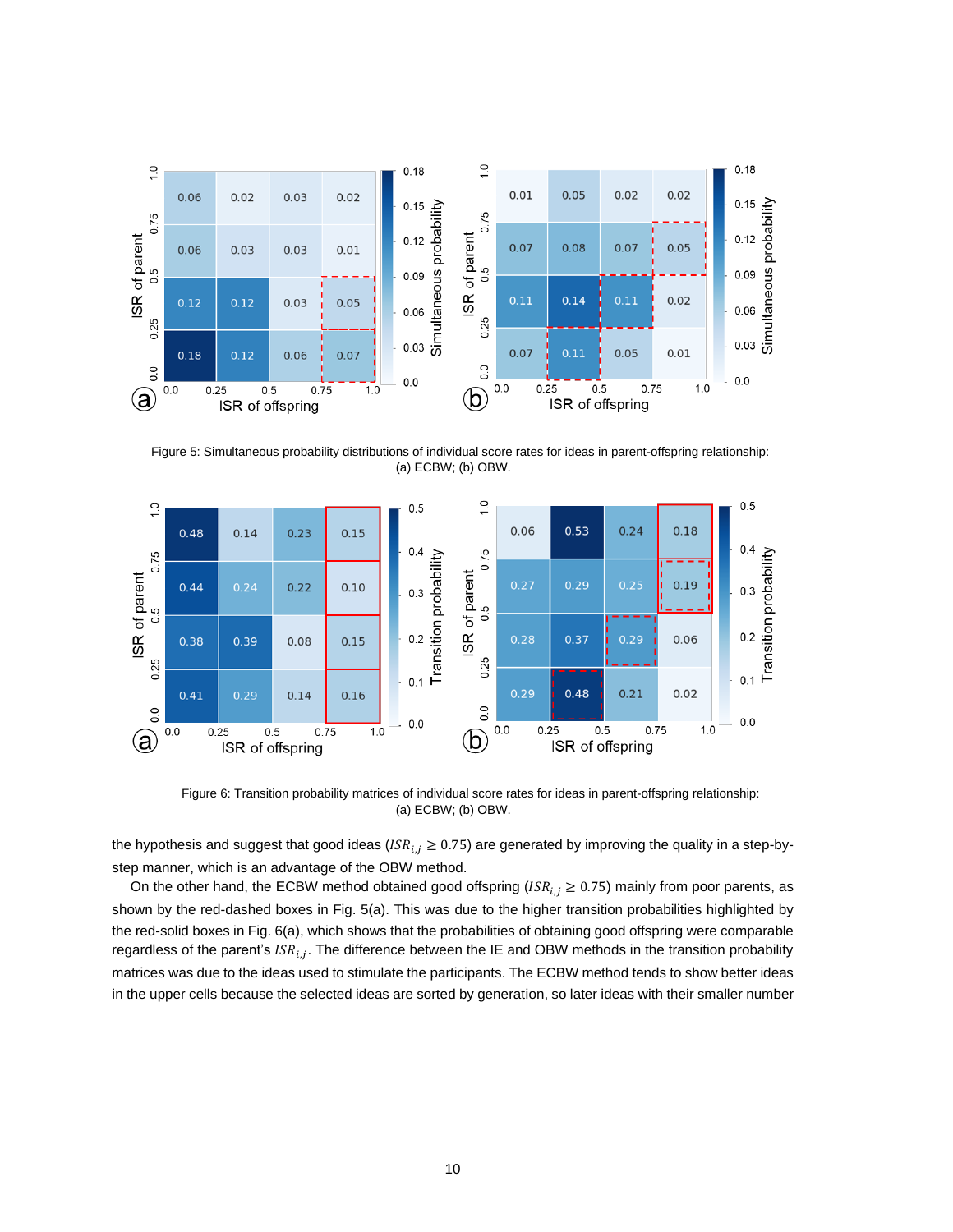of presentations are shown in the lower cells. The participants were mostly stimulated by the ideas in the upper cells (genetic parents) while the formal parents of the suggested ideas were defined as the ideas in the bottom cells. Thus, good ideas were obtained regardless of the  $ISR_{i,j}$  of the formal parent. This advantage enables the ECBW method to robustly improve the quality of ideas, as shown in Fig. 4.

From another point of view, the transition probabilities of an offspring's  $ISR_{i,j} \geq 0.75$  given a parent's  $ISR_{i,j} \geq$ 0.5 with the ECBW method were lower than those with the OBW method. This could be due to the individual selection, in which three stimulating ideas were not always in the parent-offspring relationship, in the ECBW method. These disconnected ideas can make it difficult for participants to identify the common features and essential concepts in each family. One of the participants pointed out this problem after the experiment. For more efficient ideation, the individual selection method should be modified accordingly.

By combining the advantages of the ECBW and OBW methods, a modified individual selection method can be devised. Such a method would utilize the individual selection in the ECBW method for selecting one idea to be shown in the top cell for each family. The other two cells would be filled with the two latest ideas for each family according to the individual selection in the OBW method. Seeing the two latest ideas would enable the participants to gradually improve the quality of ideas while seeing the other idea would stabilize the quality improvement.

## **4.4 Quality of ideas in each family**

The differences in idea quality among families were investigated to identify the effects of familial selection and the initial ideas on ideation. Figure 7 shows the  $FSR_i$ , total number of ideas, number of good ideas (IS $R_{i,j}\geq$ 0.75), and proportion of good ideas to total ideas at the end of ideation for each family. The  $ISR_{i,j}$  of ideas with  $E_{i,j} > 0$  is shown in Fig. 8 by generation number. The closed and open circles correspond to ideas with  $E_{i,j} > 1$ and  $E_{i,j} > 0$ , respectively. Orange circles and dashed lines show branched ideas, which are siblings and cousins of other ideas, in the ECBW method.

As shown in Figs. 7(a, b), there were fewer ideas in the sixth and eighth families than in the other families with the ECBW method because the familial selection reduced their selection probabilities on the basis of  $FSR_i$ . Reducing the selection probabilities of these families increased the number of presentations of ideas in families with higher  $\mathit{FSR}_i$ , which enhanced the generation of good ideas.

The initial ideas in the sixth and eighth families were poor or difficult to use for stimulation because these families had a lower  $FSR_i$  with both the ECBW and OBW methods. The number of good ideas in these families was 0 and 1, respectively, although the total number of ideas in these families was comparable to those in the other families with the OBW method. Figure 8 also shows that the  $\mathit{ISR}_{i,j}$  for these families was especially low until the fifth generation and did not improve much thereafter. Most of the other families had at least one idea with  $\textit{ISR}_{i,j} \geq 0.5$  by the fifth generation due to  $\textit{ISR}_{i,j}$  increasing from the initial ideas.

On the other hand, the initial idea in the fourth family could have been suitable for stimulation since both methods had a large proportion of good ideas in that family. However, the fourth family had fewer ideas than most of the other families whereas it had a comparable  $FSR_i$ . The familial selection should thus be modified to use another criterion based on the proportion of good ideas instead of  $FSR_i$  to enhance the generation of good ideas. The proportion of good ideas itself can be used as a criterion. In this case, correction is needed to define the criterion when there are no good ideas ( $ISR_{i,j} \geq 0.75$ ) at an early stage of ideation.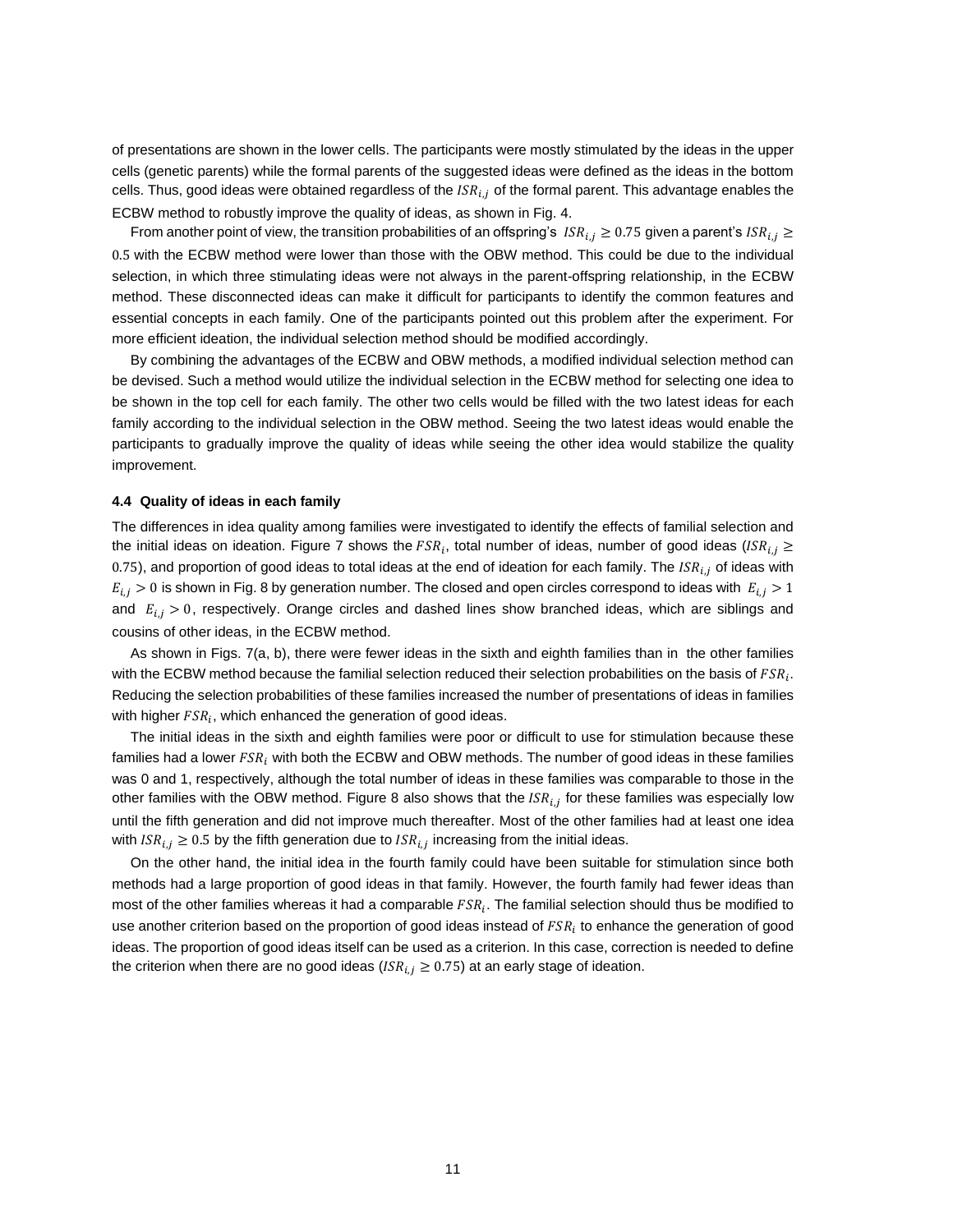Comparing the initial ideas in the fourth and eighth families, we see that their  $ISR_{i,j}$  was low, as shown in Fig. 8, whereas the quality of the families (represented by  $FSR_i$ ) and the proportion of good ideas (Fig. 7) were substantially different. These results mean that the  $ISR_{i,j}$  of ideas and their suitability for stimulating ideas are not always correlated. If the suitability for stimulation can be quantified and used for individual selection, the proportion of good ideas should increase. Using the  $ISR_{i,j}$  of an offspring as an individual selection criterion for its parent is one approach to suitability quantification. Definition of the parent-offspring relationship would have to be modified to use this criterion. Since this criterion does not conflict with the hypothesis on which the ECBW method is based, the quality of ideas would gradually improve. For example, this criterion would be useful for the sixth family in which the initial idea had a high  $ISR_{i,j}$  with the OBW method although the  $ISR_{i,j}$  of the offspring decreased with an increase in the generation number until the fifth generation.

Only the ECBW method produced many good ideas in the first and tenth families regardless of the initial idea due to its robustness in idea quality improvement, as shown in Figs. 7(c, d). Figure 8 shows that the ECBW method produced a couple of good ideas after the eleventh generation in these families while the  $ISR_{i,j}$  with the ECBW and OBW methods were comparable until the eleventh generation. In the first and tenth families, the ECBW method produced ideas with high  $ISR_{i,j}$  after successive suggestion of poor ideas at around the tenth and fifteenth generations, respectively. These reproductions correspond to the red-dashed boxes in Fig. 5(a). By contrast, the OBW method did not produce good ideas in the first family due to the successive suggestion of poor ideas after producing three reasonable ideas  $(ISR_{i,j} = 2/3)$  from the fifth to the eighth generations.



Figure 7: Performances of families at end of ideation with ECBW and OBW methods: (a) familial score rates, (b) total number of ideas, (c) number of good ideas, (d) proportion of good ideas to total ideas.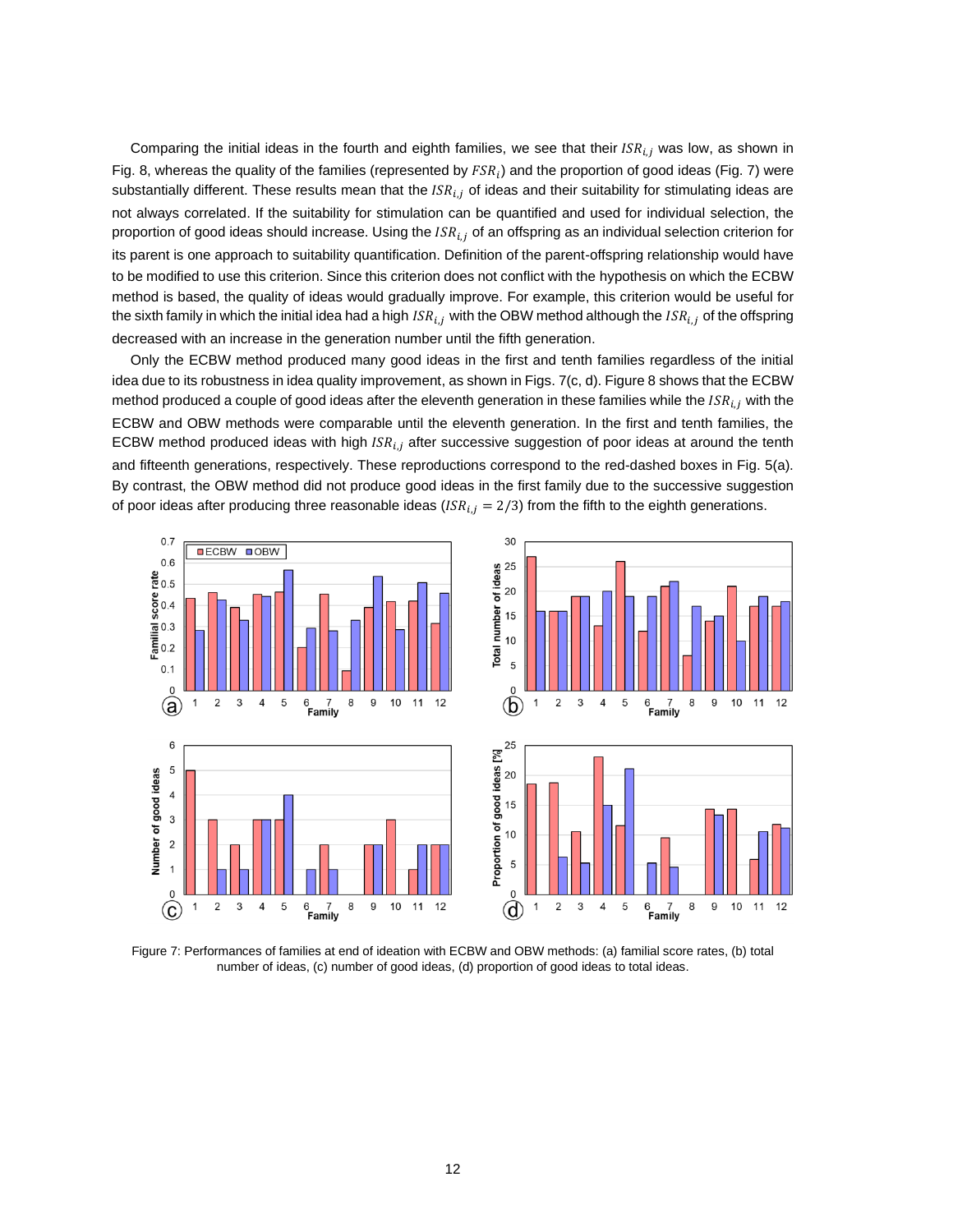

Figure 8: Individual score rate variation by generation by family.

Comparing the initial ideas in the fourth and eighth families, we see that their  $ISR_{i,j}$  was low, as shown in Fig. 8, whereas the quality of the families (represented by  $FSR_i$ ) and the proportion of good ideas (Fig. 7) were substantially different. These results mean that the  $ISR_{i,j}$  of ideas and their suitability for stimulating ideas are not always correlated. If the suitability for stimulation can be quantified and used for individual selection, the proportion of good ideas should increase. Using the  $ISR_{i,j}$  of an offspring as an individual selection criterion for its parent is one approach to suitability quantification. Definition of the parent-offspring relationship would have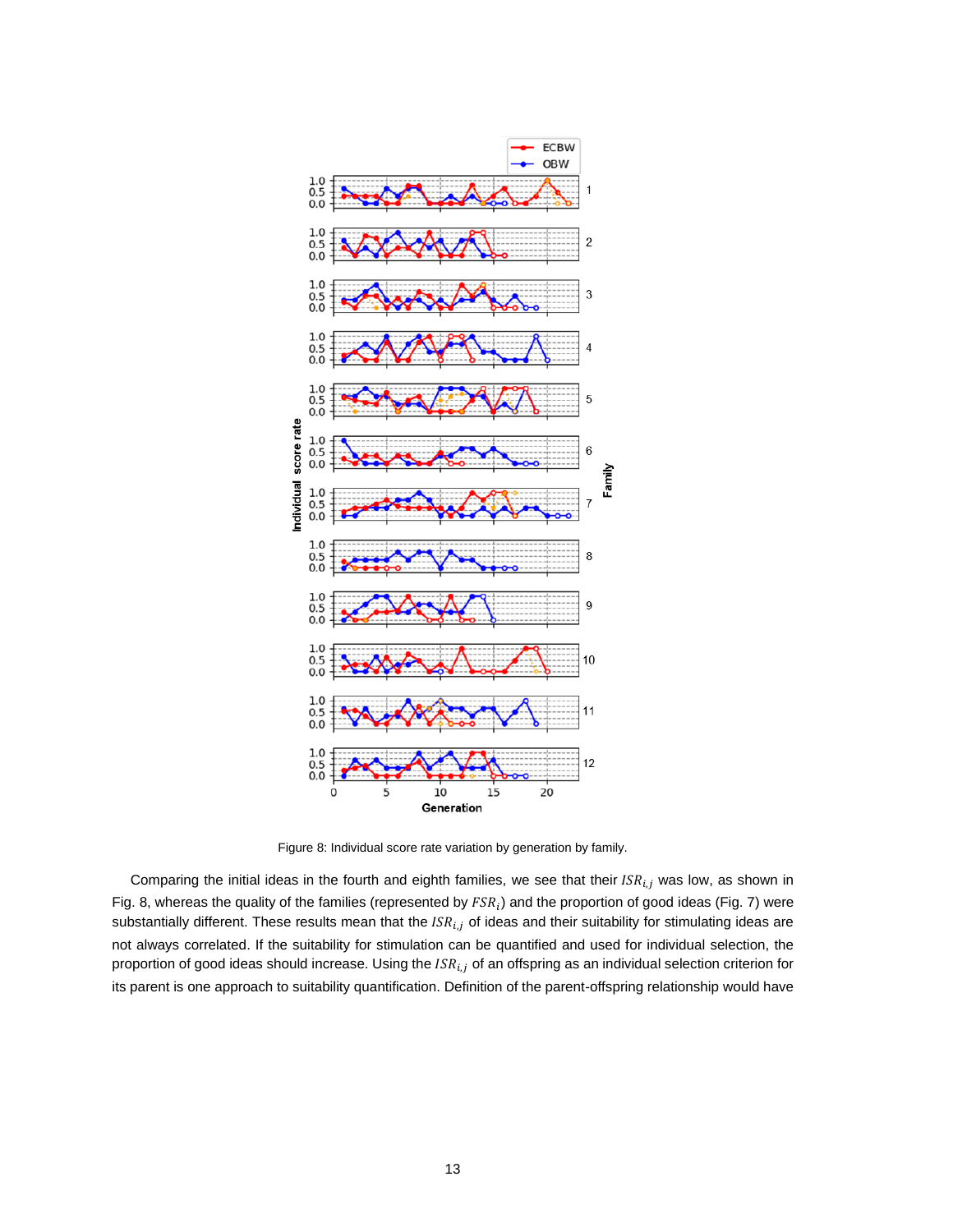to be modified to use this criterion. Since this criterion does not conflict with the hypothesis on which the ECBW method is based, the quality of ideas would gradually improve. For example, this criterion would be useful for the sixth family in which the initial idea had a high  $ISR_{i,j}$  with the OBW method although the  $ISR_{i,j}$  of the offspring decreased with an increase in the generation number until the fifth generation.

Only the ECBW method produced many good ideas in the first and tenth families regardless of the initial idea due to its robustness in idea quality improvement, as shown in Figs. 7(c, d). Figure 8 shows that the ECBW method produced a couple of good ideas after the eleventh generation in these families while the  $ISR_{i,i}$  with the ECBW and OBW methods were comparable until the eleventh generation. In the first and tenth families, the ECBW method produced ideas with high  $ISR_{i,j}$  after successive suggestion of poor ideas at around the tenth and fifteenth generations, respectively. These reproductions correspond to the red-dashed boxes in Fig. 5(a). By contrast, the OBW method did not produce good ideas in the first family due to the successive suggestion of poor ideas after producing three reasonable ideas  $(ISR_{i,j} = 2/3)$  from the fifth to the eighth generations.

## **5 CONCLUSION**

We have presented an evolutionary computation-assisted brainwriting for large-scale online ideation. In this method, participants not only suggest ideas but also evaluate ideas previously suggested by the other participants. The evaluation results are used in the interactive evolutionary computation to select ideas to be presented to the participants to stimulate their thinking in the brainwriting framework. The performance of the proposed method was compared with that of a simple online brainwriting method by applying them to a largescale online ideation session with more than 30 participants. The proposed method robustly improved idea quality during the entire progress of ideation by preferentially presenting good ideas to the participants to stimulate their thinking. The online brainwriting method improved idea quality in a step-by-step manner although the successive suggestion of poor ideas disrupted the improvement. Evaluation of the ideas generated in a parent-offspring relationship supported the hypothesis on which the proposed method is based; even better ideas can be obtained if people are exposed to better stimulating ideas.

# **REFERENCES**

- [1] Alex F. Osborn. 1963. Applied Imagination: Principles and Procedures of Creative Problem-Solving (Third Revised Edition). Charles Scribner's Sons. New York, USA.
- [2] Jonali Baruah and Paul B. Paulus. 2016. The role of time and category relatedness in electronic brainstorming. Small Group Research 47, 3 (June 2016), 333–342. https://doi.org/10.1177/1046496416642296
- [3] Haakon Faste, Nir Rachmel, Russell Essary, and Evan Sheehan. 2013. Brainstorm, chainstorm, cheatstorm, tweetstorm: new ideation strategies for distributed HCI design. In Proceedings of the SIGCHI Conference on Human Factors in Computing Systems (CHI '13). ACM, Paris, France, 1343–1352. https://doi.org/10.1145/2470654.2466177
- [4] Nicolas Michinov, Eric Jamet, Natacha Métayer, and Benjamin Le Hénaff. 2015. The eyes of creativity: impact of social comparison and individual creativity on performance and attention to others' ideas during electronic brainstorming. Computers in Human Behavior 42 (January 2015), 57–67. https://doi.org/10.1016/j.chb.2014.04.037
- [5] Thomas Herrmann and Alexander Nolte. 2010. The integration of collaborative process modeling and electronic brainstorming in colocated meetings. In Proceedings of the 16th International Conference on Collaboration and Technology, Maastricht, Netherlands, 145– 160. https://doi.org/10.1007/978-3-642-15714-1\_12
- [6] Darleen M. DeRosa, Carter L. Smith, and Donald A. Hantula. 2007. The medium matters: mining the long-promised merit of group interaction in creative idea generation tasks in a meta-analysis of the electronic group brainstorming literature. Computers in Human Behavior 23, 3 (May 2007), 1549–1581. https://doi.org/10.1016/j.chb.2005.07.003
- [7] Paul B. Paulus, Nicholas W. Kohn, Lauren E. Arditti, and Runa M. Korde. 2013. Understanding the group size effect in electronic brainstorming. Small Group Research 44, 3 (June 2013), 332–352. https://doi.org/10.1177/1046496413479674
- [8] Kosa Goucher-Lambert and Jonathan Cagan. 2019. Crowdsourcing inspiration: using crowd generated inspirational stimuli to support designer ideation. Design Studies 61 (March 2019), 1–29. https://doi.org/10.1016/j.destud.2019.01.001